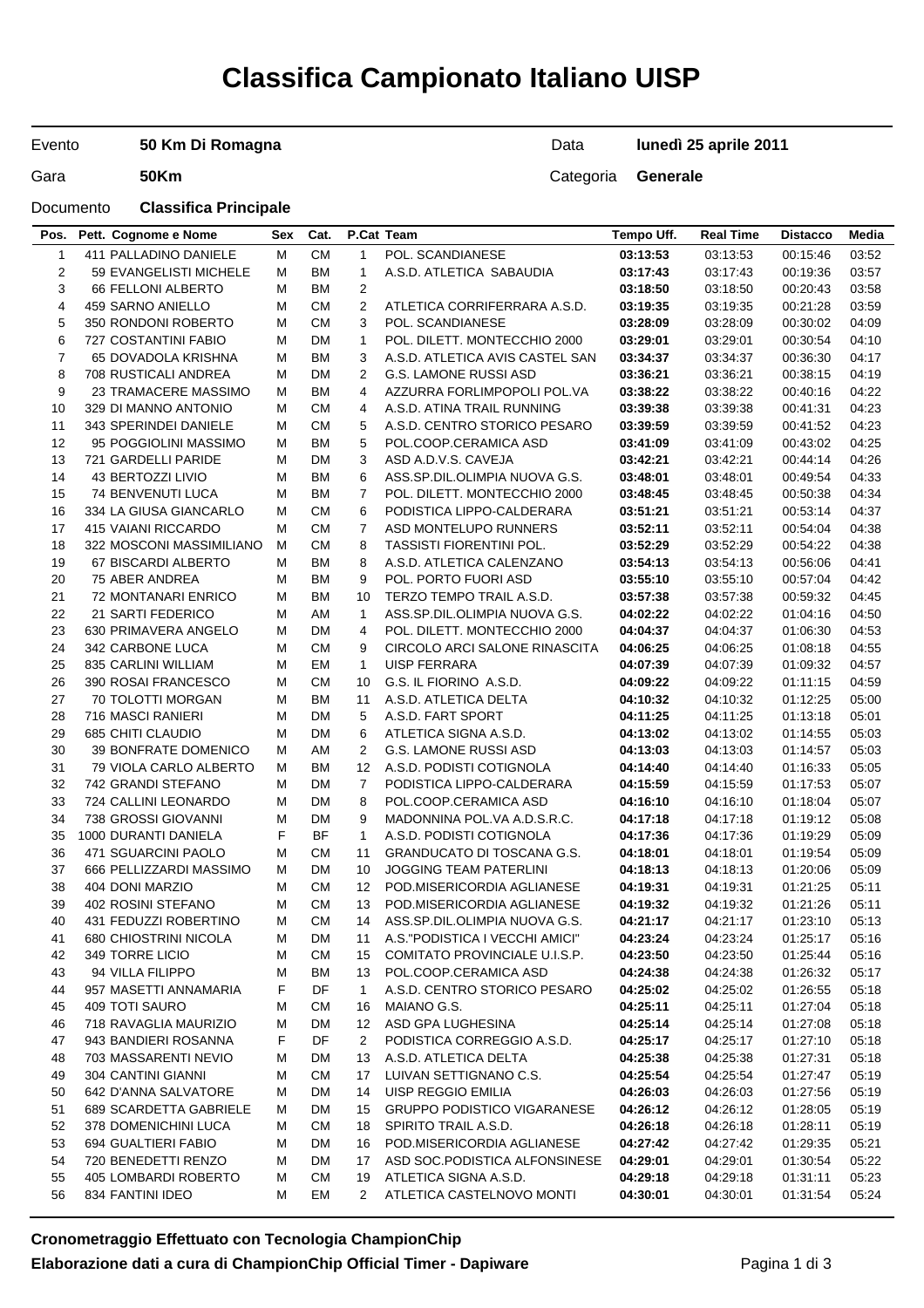### Evento **50 Km Di Romagna**

## Documento **Classifica Principale**

Gara **50Km** Categoria **Generale**

| <b>CM</b><br>455 FREGNANI CRISTIANO<br><b>ASD TRAIL ROMAGNA</b><br>57<br>м<br>20<br>04:30:30<br>04:30:30<br>01:32:23<br>05:24<br>M<br><b>CM</b><br>05:24<br>58<br>352 MARTELLI SIMONE<br>21<br>POL.COOP.CERAMICA ASD<br>04:30:43<br>04:30:43<br>01:32:36<br>59<br>719 BONETTI ROBERTO<br><b>DM</b><br>A.S.D. PODISTI COTIGNOLA<br>04:32:49<br>05:27<br>M<br>18<br>04:32:49<br>01:34:42<br><b>DM</b><br>60<br>734 MUZZIOLI DINO<br>М<br>LA PATRIA S.G. 1879 ASD<br>04:33:13<br>04:33:13<br>01:35:06<br>05:27<br>19<br><b>CM</b><br>61<br>413 DE CHIGI LUCIO<br>М<br>22<br>A.S.D. UISP CHIANCIANO TERME<br>04:35:48<br>04:35:48<br>01:37:41<br>05:30<br>62<br><b>BM</b><br><b>G.S. LAMONE RUSSI ASD</b><br>05:31<br>77 BARTOLOTTI ALEX<br>М<br>14<br>04:36:05<br>04:36:05<br>01:37:59<br>745 TENTI GIUSEPPE<br>63<br>М<br>DM<br>A.S.D. ATLETICA CIMINA<br>04:36:39<br>04:36:39<br>01:38:33<br>05:31<br>20<br>F<br>64<br><b>BF</b><br>2<br>949 GAIANI CLARA<br><b>GRUPPO PODISTICO VIGARANESE</b><br>04:37:26<br>04:37:26<br>01:39:19<br>05:32<br>F<br><b>CF</b><br>65<br>970 ZURLI CHIARA<br>A.S.D. FART SPORT<br>05:33<br>1<br>04:37:44<br>04:37:44<br>01:39:37<br>66<br>712 GUIDOTTI CLAUDIO<br>М<br>DM<br>21<br>ATLETICA MARCIATORI MUGELLO<br>04:38:52<br>04:38:52<br>01:40:45<br>05:34<br><b>CM</b><br>23<br>67<br>428 LEONARDI LAMBERTO<br>М<br>POL.COOP.CERAMICA ASD<br>04:39:30<br>04:39:30<br>01:41:23<br>05:35<br>EM<br>3<br>05:36<br>68<br>826 SBORO ALFREDO<br>М<br>A.S.D. ATLETICA RIMINI NORD<br>04:40:22<br>04:40:22<br>01:42:16<br>69<br>631 CANESTRARI SECONDO<br>М<br>DM<br>22<br>POL. DILETT. MONTECCHIO 2000<br>04:40:25<br>04:40:25<br>05:36<br>01:42:18<br>F<br><b>CF</b><br>$\overline{2}$<br>05:36<br>70<br>965 SPORTELLI TIZIANA<br>IMOLA/FAENZA<br>04:40:43<br>04:40:43<br>01:42:36<br>71<br><b>CM</b><br>05:37<br>363 BENCINI GIULIO<br>М<br>24<br>MAIANO G.S.<br>04:40:55<br>04:40:55<br>01:42:48<br>72<br>EM<br>832 ZAMA MAURO<br>4<br>IMOLA/FAENZA<br>04:41:16<br>04:41:16<br>05:37<br>м<br>01:43:09<br>73<br>437 ZACCARIA FABRIZIO<br><b>CM</b><br>ASD PODISTICA SAN PANCRAZIO<br>05:38<br>М<br>25<br>04:41:51<br>04:41:51<br>01:43:44<br>74<br>637 CONTU GIUSEPPE<br><b>DM</b><br>23<br>05:38<br>M<br>A.S.D. FARTLEK OSTIA<br>04:41:59<br>04:41:59<br>01:43:52<br>75<br>699 ZAMBELLI ALBERTO<br>М<br>DM<br>A.S.D. LOLLI AUTO SPORT CLUB<br>04:42:03<br>04:42:03<br>05:38<br>24<br>01:43:56<br>76<br>332 CICCARELLA PALMERINO<br><b>CM</b><br>POL.COOP.CERAMICA ASD<br>04:42:04<br>04:42:04<br>05:38<br>м<br>26<br>01:43:57<br>77<br>403 BACCINI LUCA<br><b>CM</b><br>05:38<br>M<br>27<br>POD MISERICORDIA AGLIANESE<br>04:42:22<br>04:42:22<br>01:44:15<br>78<br><b>BM</b><br>90 VILLA FABRIZIO<br>М<br>15<br>POL.COOP.CERAMICA ASD<br>04:45:46<br>04:45:46<br>05:42<br>01:47:39<br>79<br><b>DM</b><br>A.P.D. DIP AUSL BO RAVONE<br>669 TEGGI MAURIZIO<br>М<br>25<br>04:45:53<br>04:45:53<br>05:43<br>01:47:47<br>F<br>CF<br>3<br>A.S.D. PODISTI COTIGNOLA<br>05:43<br>80<br>999 PAVANI BARBARA<br>04:46:04<br>04:46:04<br>01:47:58<br><b>CM</b><br>81<br>449 SERRAZANETTI FABIO<br>М<br>A.S.D. SOCIETA' VICTORIA<br>04:46:31<br>05:43<br>28<br>04:46:31<br>01:48:25<br>82<br><b>BM</b><br>05:45<br>60 GRAZI GIULIO<br>М<br>16<br>A.S.D. PODISTI MARATONA DI ROMA<br>04:48:15<br>04:48:15<br>01:50:08<br>83<br>336 MONTESI PAOLO<br><b>CM</b><br>04:50:47<br>05:48<br>M<br>29<br>SOCIO INDIVIDUALE<br>04:50:47<br>01:52:40<br><b>CM</b><br>84<br>436 BABINI MAURO<br><b>G.S. LAMONE RUSSI ASD</b><br>04:51:55<br>04:51:55<br>01.53.48<br>05:50<br>м<br>30<br>621 COCCO MARCO<br><b>DM</b><br>85<br>М<br>26<br>CIRCOLO ARCI SALONE RINASCITA<br>04:52:23<br>04:52:23<br>01:54:16<br>05:50<br>86<br><b>CM</b><br>31<br><b>IMOLA/FAENZA</b><br>04:52:32<br>04:52:32<br>05:51<br>421 TARONI GIORDANO<br>М<br>01:54:26<br><b>CM</b><br>87<br>425 SILIMBANI RUGGERO<br>М<br>32<br><b>IMOLA/FAENZA</b><br>04:52:41<br>04:52:41<br>01:54:35<br>05:51<br>88<br>686 CIANI FRANCO<br>M<br><b>DM</b><br>ASD MONTELUPO RUNNERS<br>04:52:53<br>05:51<br>27<br>04:52:53<br>01:54:46<br><b>BM</b><br>05:52<br>89<br>51 BULLETTI ALESSIO<br>M<br>17<br>MAIANO G.S.<br>04:53:58<br>04:53:58<br>01:55:52<br><b>CM</b><br>90<br>344 BARDELLI RICCARDO<br>м<br>33<br>MAIANO G.S.<br>04:56:51<br>04:56:51<br>05:56<br>01.58:45<br><b>CM</b><br>34<br>91<br>460 LUPI MAURO<br>М<br>ASD MONTELUPO RUNNERS<br>04:58:29<br>04:58:29<br>02:00:22<br>05:58<br>92<br>EM<br>5<br>818 MONTEMURRO STEFANO<br>м<br>A.S.D. BARLETTA SPORTIVA<br>02:03:09<br>06:01<br>05:01:16<br>05:01:16<br>F<br><b>BF</b><br>3<br>93<br>937 SABBATINI MANUELA<br>A.S.D. CLUB BIKERS<br>05:03:31<br>06:04<br>05:03:31<br>02:05:25<br>94<br>06:04<br>424 MASIERO DOMENICO<br>М<br>СM<br>35<br>ASD AMICI PODISTI MARGHERA<br>05:04:08<br>05:04:08<br>02:06:01<br>F<br><b>BF</b><br>95<br>4<br>964 COSTETTI FRANCA<br><b>G.S. LAMONE RUSSI ASD</b><br>05:05:01<br>05:05:01<br>02:06:55<br>06:06<br>96<br>422 FOLLI IVANO<br>M<br>CМ<br>36<br>TERZO TEMPO TRAIL A.S.D.<br>05:05:02<br>05:05:02<br>02:06:55<br>06:06<br>97<br>50 SERANTONI DANIELE<br>ВM<br>18<br>ASD TRAIL ROMAGNA<br>05:05:13<br>06:06<br>М<br>05:05:13<br>02:07:07<br>F<br><b>CF</b><br>98<br>942 VERSOLATO BARBARA<br>4<br>ASD AMICI PODISTI MARGHERA<br>05:05:19<br>06:06<br>05:05:19<br>02:07:12<br>99<br>829 TESTA ROCCO<br>М<br>EM<br>6<br>A.S.D. PODISTI COTIGNOLA<br>05:05:42<br>05:05:42<br>02:07:35<br>06:06<br>F<br><b>CF</b><br>100<br>919 MASI FRANCESCA<br>5<br>POL. PONTE NUOVO ASD<br>05:07:58<br>02:09:52<br>06:09<br>05:07:58<br>33 GILLI RINALDO<br>PODISTICA LIPPO-CALDERARA<br>02:11:12<br>06:11<br>101<br>ВM<br>19<br>05:09:19<br>05:09:19<br>M<br>606 ZOMPETTI MASSIMO<br>DM<br><b>COMITATO UISP PRATO</b><br>102<br>м<br>28<br>05:10:00<br>05:10:00<br>02:11:54<br>06:11<br>ATLETICA CASTELLO A.S.D.<br>103<br>663 GENSINI MARCO<br>М<br>DM<br>29<br>05:10:11<br>05:10:11<br>02:12:04<br>06:12<br>F<br><b>CF</b><br>104<br>976 FACCHINI MARISA<br>6<br>ASD SOC.PODISTICA ALFONSINESE<br>05:11:46<br>02:13:40<br>06:14<br>05:11:46<br>105<br>744 DONDI MARCO<br>DM<br>ATLETICA CASTENASO A.S.D.<br>05:13:57<br>05:13:57<br>02:15:50<br>06:16<br>М<br>30<br>106<br>611 GUALTIERI ROBERTO<br>DM<br>31<br><b>COMITATO UISP PRATO</b><br>05:14:23<br>05:14:23<br>06:17<br>М<br>02:16:16<br>F<br>950 VALLIERI MARIA<br>CF<br><b>GRUPPO PODISTICO VIGARANESE</b><br>107<br>7<br>05:14:45<br>05:14:45<br>02:16:38<br>06:17<br>108<br>605 TARSI DANIELE<br>DM<br>A.S.D. COLLEMAR-ATHON<br>05:20:27<br>05:20:27<br>02:22:21<br>06:24<br>М<br>32<br>109<br>69 RICCI MIRKO<br>AM<br>3<br>ATLETICA SIGNA A.S.D.<br>05:25:01<br>05:25:01<br>02:26:55<br>06:30<br>М<br>110<br>89 GALLOTTI PASQUALE<br>ВM<br>20<br>ASD MONTELUPO RUNNERS<br>06:31<br>М<br>05:26:00<br>05:26:00<br>02:27:53<br>F<br><b>CF</b><br>111<br>967 CARLETTI CLAUDIA<br>8<br>ATLETICA MARCIATORI MUGELLO<br>05:27:10<br>06:32<br>05:27:10<br>02:29:04<br>112<br>692 GIANNINI MAURIZIO<br>DM<br>POD.MISERICORDIA AGLIANESE<br>05:27:14<br>06:32<br>М<br>33<br>05:27:14<br>02:29:07<br>113<br>401 SANTI LUCA<br>СM<br>POD.MISERICORDIA AGLIANESE<br>05:27:14<br>06:32<br>М<br>37<br>05:27:14<br>02:29:07<br><b>CF</b><br>114<br>972 COTTAFAVA ANNITA<br>F<br>A.S.D. GUALTIERI 2000<br>05:27:32<br>05:27:32<br>02:29:25<br>06:33<br>9<br>115<br>687 GAGGIOLI PAOLO<br>М<br>DM<br>ASD MONTELUPO RUNNERS<br>05:30:27<br>05:30:27<br>02:32:21<br>06:36<br>34<br>116<br>649 DU BIEN SEN<br>DM<br>35<br>POD. CAVRIAGO<br>05:32:23<br>05:32:23<br>06:38<br>M<br>02:34:17<br>117<br>82 PAGLIONE ENZO<br>M<br>ВM<br>21<br>PODISTICA LIPPO-CALDERARA<br>05:32:36<br>05:32:36<br>02:34:30<br>06:39<br>36 | Pos. | Pett. Cognome e Nome | Sex | Cat. | P.Cat Team  | Tempo Uff. | <b>Real Time</b> | <b>Distacco</b> | Media |
|----------------------------------------------------------------------------------------------------------------------------------------------------------------------------------------------------------------------------------------------------------------------------------------------------------------------------------------------------------------------------------------------------------------------------------------------------------------------------------------------------------------------------------------------------------------------------------------------------------------------------------------------------------------------------------------------------------------------------------------------------------------------------------------------------------------------------------------------------------------------------------------------------------------------------------------------------------------------------------------------------------------------------------------------------------------------------------------------------------------------------------------------------------------------------------------------------------------------------------------------------------------------------------------------------------------------------------------------------------------------------------------------------------------------------------------------------------------------------------------------------------------------------------------------------------------------------------------------------------------------------------------------------------------------------------------------------------------------------------------------------------------------------------------------------------------------------------------------------------------------------------------------------------------------------------------------------------------------------------------------------------------------------------------------------------------------------------------------------------------------------------------------------------------------------------------------------------------------------------------------------------------------------------------------------------------------------------------------------------------------------------------------------------------------------------------------------------------------------------------------------------------------------------------------------------------------------------------------------------------------------------------------------------------------------------------------------------------------------------------------------------------------------------------------------------------------------------------------------------------------------------------------------------------------------------------------------------------------------------------------------------------------------------------------------------------------------------------------------------------------------------------------------------------------------------------------------------------------------------------------------------------------------------------------------------------------------------------------------------------------------------------------------------------------------------------------------------------------------------------------------------------------------------------------------------------------------------------------------------------------------------------------------------------------------------------------------------------------------------------------------------------------------------------------------------------------------------------------------------------------------------------------------------------------------------------------------------------------------------------------------------------------------------------------------------------------------------------------------------------------------------------------------------------------------------------------------------------------------------------------------------------------------------------------------------------------------------------------------------------------------------------------------------------------------------------------------------------------------------------------------------------------------------------------------------------------------------------------------------------------------------------------------------------------------------------------------------------------------------------------------------------------------------------------------------------------------------------------------------------------------------------------------------------------------------------------------------------------------------------------------------------------------------------------------------------------------------------------------------------------------------------------------------------------------------------------------------------------------------------------------------------------------------------------------------------------------------------------------------------------------------------------------------------------------------------------------------------------------------------------------------------------------------------------------------------------------------------------------------------------------------------------------------------------------------------------------------------------------------------------------------------------------------------------------------------------------------------------------------------------------------------------------------------------------------------------------------------------------------------------------------------------------------------------------------------------------------------------------------------------------------------------------------------------------------------------------------------------------------------------------------------------------------------------------------------------------------------------------------------------------------------------------------------------------------------------------------------------------------------------------------------------------------------------------------------------------------------------------------------------------------------------------------------------------------------------------------------------------------------------------------------------------------------------------------------------------------------------------------------------------------------------------------------------------------------------------------------------------------------------------------------------------------------------------------------------------------------------------------------------------------------------------------------------------------------------------------------------------------------------------------------------------------------------------------------------------------------------------------------------------------------------------------------------------------------------------------------------------------------------------------------------------------------------------------------------------------------------------------------------------------------------------------------------------------------------------------------------|------|----------------------|-----|------|-------------|------------|------------------|-----------------|-------|
|                                                                                                                                                                                                                                                                                                                                                                                                                                                                                                                                                                                                                                                                                                                                                                                                                                                                                                                                                                                                                                                                                                                                                                                                                                                                                                                                                                                                                                                                                                                                                                                                                                                                                                                                                                                                                                                                                                                                                                                                                                                                                                                                                                                                                                                                                                                                                                                                                                                                                                                                                                                                                                                                                                                                                                                                                                                                                                                                                                                                                                                                                                                                                                                                                                                                                                                                                                                                                                                                                                                                                                                                                                                                                                                                                                                                                                                                                                                                                                                                                                                                                                                                                                                                                                                                                                                                                                                                                                                                                                                                                                                                                                                                                                                                                                                                                                                                                                                                                                                                                                                                                                                                                                                                                                                                                                                                                                                                                                                                                                                                                                                                                                                                                                                                                                                                                                                                                                                                                                                                                                                                                                                                                                                                                                                                                                                                                                                                                                                                                                                                                                                                                                                                                                                                                                                                                                                                                                                                                                                                                                                                                                                                                                                                                                                                                                                                                                                                                                                                                                                                                                                                                                                                                                                      |      |                      |     |      |             |            |                  |                 |       |
|                                                                                                                                                                                                                                                                                                                                                                                                                                                                                                                                                                                                                                                                                                                                                                                                                                                                                                                                                                                                                                                                                                                                                                                                                                                                                                                                                                                                                                                                                                                                                                                                                                                                                                                                                                                                                                                                                                                                                                                                                                                                                                                                                                                                                                                                                                                                                                                                                                                                                                                                                                                                                                                                                                                                                                                                                                                                                                                                                                                                                                                                                                                                                                                                                                                                                                                                                                                                                                                                                                                                                                                                                                                                                                                                                                                                                                                                                                                                                                                                                                                                                                                                                                                                                                                                                                                                                                                                                                                                                                                                                                                                                                                                                                                                                                                                                                                                                                                                                                                                                                                                                                                                                                                                                                                                                                                                                                                                                                                                                                                                                                                                                                                                                                                                                                                                                                                                                                                                                                                                                                                                                                                                                                                                                                                                                                                                                                                                                                                                                                                                                                                                                                                                                                                                                                                                                                                                                                                                                                                                                                                                                                                                                                                                                                                                                                                                                                                                                                                                                                                                                                                                                                                                                                                      |      |                      |     |      |             |            |                  |                 |       |
|                                                                                                                                                                                                                                                                                                                                                                                                                                                                                                                                                                                                                                                                                                                                                                                                                                                                                                                                                                                                                                                                                                                                                                                                                                                                                                                                                                                                                                                                                                                                                                                                                                                                                                                                                                                                                                                                                                                                                                                                                                                                                                                                                                                                                                                                                                                                                                                                                                                                                                                                                                                                                                                                                                                                                                                                                                                                                                                                                                                                                                                                                                                                                                                                                                                                                                                                                                                                                                                                                                                                                                                                                                                                                                                                                                                                                                                                                                                                                                                                                                                                                                                                                                                                                                                                                                                                                                                                                                                                                                                                                                                                                                                                                                                                                                                                                                                                                                                                                                                                                                                                                                                                                                                                                                                                                                                                                                                                                                                                                                                                                                                                                                                                                                                                                                                                                                                                                                                                                                                                                                                                                                                                                                                                                                                                                                                                                                                                                                                                                                                                                                                                                                                                                                                                                                                                                                                                                                                                                                                                                                                                                                                                                                                                                                                                                                                                                                                                                                                                                                                                                                                                                                                                                                                      |      |                      |     |      |             |            |                  |                 |       |
|                                                                                                                                                                                                                                                                                                                                                                                                                                                                                                                                                                                                                                                                                                                                                                                                                                                                                                                                                                                                                                                                                                                                                                                                                                                                                                                                                                                                                                                                                                                                                                                                                                                                                                                                                                                                                                                                                                                                                                                                                                                                                                                                                                                                                                                                                                                                                                                                                                                                                                                                                                                                                                                                                                                                                                                                                                                                                                                                                                                                                                                                                                                                                                                                                                                                                                                                                                                                                                                                                                                                                                                                                                                                                                                                                                                                                                                                                                                                                                                                                                                                                                                                                                                                                                                                                                                                                                                                                                                                                                                                                                                                                                                                                                                                                                                                                                                                                                                                                                                                                                                                                                                                                                                                                                                                                                                                                                                                                                                                                                                                                                                                                                                                                                                                                                                                                                                                                                                                                                                                                                                                                                                                                                                                                                                                                                                                                                                                                                                                                                                                                                                                                                                                                                                                                                                                                                                                                                                                                                                                                                                                                                                                                                                                                                                                                                                                                                                                                                                                                                                                                                                                                                                                                                                      |      |                      |     |      |             |            |                  |                 |       |
|                                                                                                                                                                                                                                                                                                                                                                                                                                                                                                                                                                                                                                                                                                                                                                                                                                                                                                                                                                                                                                                                                                                                                                                                                                                                                                                                                                                                                                                                                                                                                                                                                                                                                                                                                                                                                                                                                                                                                                                                                                                                                                                                                                                                                                                                                                                                                                                                                                                                                                                                                                                                                                                                                                                                                                                                                                                                                                                                                                                                                                                                                                                                                                                                                                                                                                                                                                                                                                                                                                                                                                                                                                                                                                                                                                                                                                                                                                                                                                                                                                                                                                                                                                                                                                                                                                                                                                                                                                                                                                                                                                                                                                                                                                                                                                                                                                                                                                                                                                                                                                                                                                                                                                                                                                                                                                                                                                                                                                                                                                                                                                                                                                                                                                                                                                                                                                                                                                                                                                                                                                                                                                                                                                                                                                                                                                                                                                                                                                                                                                                                                                                                                                                                                                                                                                                                                                                                                                                                                                                                                                                                                                                                                                                                                                                                                                                                                                                                                                                                                                                                                                                                                                                                                                                      |      |                      |     |      |             |            |                  |                 |       |
|                                                                                                                                                                                                                                                                                                                                                                                                                                                                                                                                                                                                                                                                                                                                                                                                                                                                                                                                                                                                                                                                                                                                                                                                                                                                                                                                                                                                                                                                                                                                                                                                                                                                                                                                                                                                                                                                                                                                                                                                                                                                                                                                                                                                                                                                                                                                                                                                                                                                                                                                                                                                                                                                                                                                                                                                                                                                                                                                                                                                                                                                                                                                                                                                                                                                                                                                                                                                                                                                                                                                                                                                                                                                                                                                                                                                                                                                                                                                                                                                                                                                                                                                                                                                                                                                                                                                                                                                                                                                                                                                                                                                                                                                                                                                                                                                                                                                                                                                                                                                                                                                                                                                                                                                                                                                                                                                                                                                                                                                                                                                                                                                                                                                                                                                                                                                                                                                                                                                                                                                                                                                                                                                                                                                                                                                                                                                                                                                                                                                                                                                                                                                                                                                                                                                                                                                                                                                                                                                                                                                                                                                                                                                                                                                                                                                                                                                                                                                                                                                                                                                                                                                                                                                                                                      |      |                      |     |      |             |            |                  |                 |       |
|                                                                                                                                                                                                                                                                                                                                                                                                                                                                                                                                                                                                                                                                                                                                                                                                                                                                                                                                                                                                                                                                                                                                                                                                                                                                                                                                                                                                                                                                                                                                                                                                                                                                                                                                                                                                                                                                                                                                                                                                                                                                                                                                                                                                                                                                                                                                                                                                                                                                                                                                                                                                                                                                                                                                                                                                                                                                                                                                                                                                                                                                                                                                                                                                                                                                                                                                                                                                                                                                                                                                                                                                                                                                                                                                                                                                                                                                                                                                                                                                                                                                                                                                                                                                                                                                                                                                                                                                                                                                                                                                                                                                                                                                                                                                                                                                                                                                                                                                                                                                                                                                                                                                                                                                                                                                                                                                                                                                                                                                                                                                                                                                                                                                                                                                                                                                                                                                                                                                                                                                                                                                                                                                                                                                                                                                                                                                                                                                                                                                                                                                                                                                                                                                                                                                                                                                                                                                                                                                                                                                                                                                                                                                                                                                                                                                                                                                                                                                                                                                                                                                                                                                                                                                                                                      |      |                      |     |      |             |            |                  |                 |       |
|                                                                                                                                                                                                                                                                                                                                                                                                                                                                                                                                                                                                                                                                                                                                                                                                                                                                                                                                                                                                                                                                                                                                                                                                                                                                                                                                                                                                                                                                                                                                                                                                                                                                                                                                                                                                                                                                                                                                                                                                                                                                                                                                                                                                                                                                                                                                                                                                                                                                                                                                                                                                                                                                                                                                                                                                                                                                                                                                                                                                                                                                                                                                                                                                                                                                                                                                                                                                                                                                                                                                                                                                                                                                                                                                                                                                                                                                                                                                                                                                                                                                                                                                                                                                                                                                                                                                                                                                                                                                                                                                                                                                                                                                                                                                                                                                                                                                                                                                                                                                                                                                                                                                                                                                                                                                                                                                                                                                                                                                                                                                                                                                                                                                                                                                                                                                                                                                                                                                                                                                                                                                                                                                                                                                                                                                                                                                                                                                                                                                                                                                                                                                                                                                                                                                                                                                                                                                                                                                                                                                                                                                                                                                                                                                                                                                                                                                                                                                                                                                                                                                                                                                                                                                                                                      |      |                      |     |      |             |            |                  |                 |       |
|                                                                                                                                                                                                                                                                                                                                                                                                                                                                                                                                                                                                                                                                                                                                                                                                                                                                                                                                                                                                                                                                                                                                                                                                                                                                                                                                                                                                                                                                                                                                                                                                                                                                                                                                                                                                                                                                                                                                                                                                                                                                                                                                                                                                                                                                                                                                                                                                                                                                                                                                                                                                                                                                                                                                                                                                                                                                                                                                                                                                                                                                                                                                                                                                                                                                                                                                                                                                                                                                                                                                                                                                                                                                                                                                                                                                                                                                                                                                                                                                                                                                                                                                                                                                                                                                                                                                                                                                                                                                                                                                                                                                                                                                                                                                                                                                                                                                                                                                                                                                                                                                                                                                                                                                                                                                                                                                                                                                                                                                                                                                                                                                                                                                                                                                                                                                                                                                                                                                                                                                                                                                                                                                                                                                                                                                                                                                                                                                                                                                                                                                                                                                                                                                                                                                                                                                                                                                                                                                                                                                                                                                                                                                                                                                                                                                                                                                                                                                                                                                                                                                                                                                                                                                                                                      |      |                      |     |      |             |            |                  |                 |       |
|                                                                                                                                                                                                                                                                                                                                                                                                                                                                                                                                                                                                                                                                                                                                                                                                                                                                                                                                                                                                                                                                                                                                                                                                                                                                                                                                                                                                                                                                                                                                                                                                                                                                                                                                                                                                                                                                                                                                                                                                                                                                                                                                                                                                                                                                                                                                                                                                                                                                                                                                                                                                                                                                                                                                                                                                                                                                                                                                                                                                                                                                                                                                                                                                                                                                                                                                                                                                                                                                                                                                                                                                                                                                                                                                                                                                                                                                                                                                                                                                                                                                                                                                                                                                                                                                                                                                                                                                                                                                                                                                                                                                                                                                                                                                                                                                                                                                                                                                                                                                                                                                                                                                                                                                                                                                                                                                                                                                                                                                                                                                                                                                                                                                                                                                                                                                                                                                                                                                                                                                                                                                                                                                                                                                                                                                                                                                                                                                                                                                                                                                                                                                                                                                                                                                                                                                                                                                                                                                                                                                                                                                                                                                                                                                                                                                                                                                                                                                                                                                                                                                                                                                                                                                                                                      |      |                      |     |      |             |            |                  |                 |       |
|                                                                                                                                                                                                                                                                                                                                                                                                                                                                                                                                                                                                                                                                                                                                                                                                                                                                                                                                                                                                                                                                                                                                                                                                                                                                                                                                                                                                                                                                                                                                                                                                                                                                                                                                                                                                                                                                                                                                                                                                                                                                                                                                                                                                                                                                                                                                                                                                                                                                                                                                                                                                                                                                                                                                                                                                                                                                                                                                                                                                                                                                                                                                                                                                                                                                                                                                                                                                                                                                                                                                                                                                                                                                                                                                                                                                                                                                                                                                                                                                                                                                                                                                                                                                                                                                                                                                                                                                                                                                                                                                                                                                                                                                                                                                                                                                                                                                                                                                                                                                                                                                                                                                                                                                                                                                                                                                                                                                                                                                                                                                                                                                                                                                                                                                                                                                                                                                                                                                                                                                                                                                                                                                                                                                                                                                                                                                                                                                                                                                                                                                                                                                                                                                                                                                                                                                                                                                                                                                                                                                                                                                                                                                                                                                                                                                                                                                                                                                                                                                                                                                                                                                                                                                                                                      |      |                      |     |      |             |            |                  |                 |       |
|                                                                                                                                                                                                                                                                                                                                                                                                                                                                                                                                                                                                                                                                                                                                                                                                                                                                                                                                                                                                                                                                                                                                                                                                                                                                                                                                                                                                                                                                                                                                                                                                                                                                                                                                                                                                                                                                                                                                                                                                                                                                                                                                                                                                                                                                                                                                                                                                                                                                                                                                                                                                                                                                                                                                                                                                                                                                                                                                                                                                                                                                                                                                                                                                                                                                                                                                                                                                                                                                                                                                                                                                                                                                                                                                                                                                                                                                                                                                                                                                                                                                                                                                                                                                                                                                                                                                                                                                                                                                                                                                                                                                                                                                                                                                                                                                                                                                                                                                                                                                                                                                                                                                                                                                                                                                                                                                                                                                                                                                                                                                                                                                                                                                                                                                                                                                                                                                                                                                                                                                                                                                                                                                                                                                                                                                                                                                                                                                                                                                                                                                                                                                                                                                                                                                                                                                                                                                                                                                                                                                                                                                                                                                                                                                                                                                                                                                                                                                                                                                                                                                                                                                                                                                                                                      |      |                      |     |      |             |            |                  |                 |       |
|                                                                                                                                                                                                                                                                                                                                                                                                                                                                                                                                                                                                                                                                                                                                                                                                                                                                                                                                                                                                                                                                                                                                                                                                                                                                                                                                                                                                                                                                                                                                                                                                                                                                                                                                                                                                                                                                                                                                                                                                                                                                                                                                                                                                                                                                                                                                                                                                                                                                                                                                                                                                                                                                                                                                                                                                                                                                                                                                                                                                                                                                                                                                                                                                                                                                                                                                                                                                                                                                                                                                                                                                                                                                                                                                                                                                                                                                                                                                                                                                                                                                                                                                                                                                                                                                                                                                                                                                                                                                                                                                                                                                                                                                                                                                                                                                                                                                                                                                                                                                                                                                                                                                                                                                                                                                                                                                                                                                                                                                                                                                                                                                                                                                                                                                                                                                                                                                                                                                                                                                                                                                                                                                                                                                                                                                                                                                                                                                                                                                                                                                                                                                                                                                                                                                                                                                                                                                                                                                                                                                                                                                                                                                                                                                                                                                                                                                                                                                                                                                                                                                                                                                                                                                                                                      |      |                      |     |      |             |            |                  |                 |       |
|                                                                                                                                                                                                                                                                                                                                                                                                                                                                                                                                                                                                                                                                                                                                                                                                                                                                                                                                                                                                                                                                                                                                                                                                                                                                                                                                                                                                                                                                                                                                                                                                                                                                                                                                                                                                                                                                                                                                                                                                                                                                                                                                                                                                                                                                                                                                                                                                                                                                                                                                                                                                                                                                                                                                                                                                                                                                                                                                                                                                                                                                                                                                                                                                                                                                                                                                                                                                                                                                                                                                                                                                                                                                                                                                                                                                                                                                                                                                                                                                                                                                                                                                                                                                                                                                                                                                                                                                                                                                                                                                                                                                                                                                                                                                                                                                                                                                                                                                                                                                                                                                                                                                                                                                                                                                                                                                                                                                                                                                                                                                                                                                                                                                                                                                                                                                                                                                                                                                                                                                                                                                                                                                                                                                                                                                                                                                                                                                                                                                                                                                                                                                                                                                                                                                                                                                                                                                                                                                                                                                                                                                                                                                                                                                                                                                                                                                                                                                                                                                                                                                                                                                                                                                                                                      |      |                      |     |      |             |            |                  |                 |       |
|                                                                                                                                                                                                                                                                                                                                                                                                                                                                                                                                                                                                                                                                                                                                                                                                                                                                                                                                                                                                                                                                                                                                                                                                                                                                                                                                                                                                                                                                                                                                                                                                                                                                                                                                                                                                                                                                                                                                                                                                                                                                                                                                                                                                                                                                                                                                                                                                                                                                                                                                                                                                                                                                                                                                                                                                                                                                                                                                                                                                                                                                                                                                                                                                                                                                                                                                                                                                                                                                                                                                                                                                                                                                                                                                                                                                                                                                                                                                                                                                                                                                                                                                                                                                                                                                                                                                                                                                                                                                                                                                                                                                                                                                                                                                                                                                                                                                                                                                                                                                                                                                                                                                                                                                                                                                                                                                                                                                                                                                                                                                                                                                                                                                                                                                                                                                                                                                                                                                                                                                                                                                                                                                                                                                                                                                                                                                                                                                                                                                                                                                                                                                                                                                                                                                                                                                                                                                                                                                                                                                                                                                                                                                                                                                                                                                                                                                                                                                                                                                                                                                                                                                                                                                                                                      |      |                      |     |      |             |            |                  |                 |       |
|                                                                                                                                                                                                                                                                                                                                                                                                                                                                                                                                                                                                                                                                                                                                                                                                                                                                                                                                                                                                                                                                                                                                                                                                                                                                                                                                                                                                                                                                                                                                                                                                                                                                                                                                                                                                                                                                                                                                                                                                                                                                                                                                                                                                                                                                                                                                                                                                                                                                                                                                                                                                                                                                                                                                                                                                                                                                                                                                                                                                                                                                                                                                                                                                                                                                                                                                                                                                                                                                                                                                                                                                                                                                                                                                                                                                                                                                                                                                                                                                                                                                                                                                                                                                                                                                                                                                                                                                                                                                                                                                                                                                                                                                                                                                                                                                                                                                                                                                                                                                                                                                                                                                                                                                                                                                                                                                                                                                                                                                                                                                                                                                                                                                                                                                                                                                                                                                                                                                                                                                                                                                                                                                                                                                                                                                                                                                                                                                                                                                                                                                                                                                                                                                                                                                                                                                                                                                                                                                                                                                                                                                                                                                                                                                                                                                                                                                                                                                                                                                                                                                                                                                                                                                                                                      |      |                      |     |      |             |            |                  |                 |       |
|                                                                                                                                                                                                                                                                                                                                                                                                                                                                                                                                                                                                                                                                                                                                                                                                                                                                                                                                                                                                                                                                                                                                                                                                                                                                                                                                                                                                                                                                                                                                                                                                                                                                                                                                                                                                                                                                                                                                                                                                                                                                                                                                                                                                                                                                                                                                                                                                                                                                                                                                                                                                                                                                                                                                                                                                                                                                                                                                                                                                                                                                                                                                                                                                                                                                                                                                                                                                                                                                                                                                                                                                                                                                                                                                                                                                                                                                                                                                                                                                                                                                                                                                                                                                                                                                                                                                                                                                                                                                                                                                                                                                                                                                                                                                                                                                                                                                                                                                                                                                                                                                                                                                                                                                                                                                                                                                                                                                                                                                                                                                                                                                                                                                                                                                                                                                                                                                                                                                                                                                                                                                                                                                                                                                                                                                                                                                                                                                                                                                                                                                                                                                                                                                                                                                                                                                                                                                                                                                                                                                                                                                                                                                                                                                                                                                                                                                                                                                                                                                                                                                                                                                                                                                                                                      |      |                      |     |      |             |            |                  |                 |       |
|                                                                                                                                                                                                                                                                                                                                                                                                                                                                                                                                                                                                                                                                                                                                                                                                                                                                                                                                                                                                                                                                                                                                                                                                                                                                                                                                                                                                                                                                                                                                                                                                                                                                                                                                                                                                                                                                                                                                                                                                                                                                                                                                                                                                                                                                                                                                                                                                                                                                                                                                                                                                                                                                                                                                                                                                                                                                                                                                                                                                                                                                                                                                                                                                                                                                                                                                                                                                                                                                                                                                                                                                                                                                                                                                                                                                                                                                                                                                                                                                                                                                                                                                                                                                                                                                                                                                                                                                                                                                                                                                                                                                                                                                                                                                                                                                                                                                                                                                                                                                                                                                                                                                                                                                                                                                                                                                                                                                                                                                                                                                                                                                                                                                                                                                                                                                                                                                                                                                                                                                                                                                                                                                                                                                                                                                                                                                                                                                                                                                                                                                                                                                                                                                                                                                                                                                                                                                                                                                                                                                                                                                                                                                                                                                                                                                                                                                                                                                                                                                                                                                                                                                                                                                                                                      |      |                      |     |      |             |            |                  |                 |       |
|                                                                                                                                                                                                                                                                                                                                                                                                                                                                                                                                                                                                                                                                                                                                                                                                                                                                                                                                                                                                                                                                                                                                                                                                                                                                                                                                                                                                                                                                                                                                                                                                                                                                                                                                                                                                                                                                                                                                                                                                                                                                                                                                                                                                                                                                                                                                                                                                                                                                                                                                                                                                                                                                                                                                                                                                                                                                                                                                                                                                                                                                                                                                                                                                                                                                                                                                                                                                                                                                                                                                                                                                                                                                                                                                                                                                                                                                                                                                                                                                                                                                                                                                                                                                                                                                                                                                                                                                                                                                                                                                                                                                                                                                                                                                                                                                                                                                                                                                                                                                                                                                                                                                                                                                                                                                                                                                                                                                                                                                                                                                                                                                                                                                                                                                                                                                                                                                                                                                                                                                                                                                                                                                                                                                                                                                                                                                                                                                                                                                                                                                                                                                                                                                                                                                                                                                                                                                                                                                                                                                                                                                                                                                                                                                                                                                                                                                                                                                                                                                                                                                                                                                                                                                                                                      |      |                      |     |      |             |            |                  |                 |       |
|                                                                                                                                                                                                                                                                                                                                                                                                                                                                                                                                                                                                                                                                                                                                                                                                                                                                                                                                                                                                                                                                                                                                                                                                                                                                                                                                                                                                                                                                                                                                                                                                                                                                                                                                                                                                                                                                                                                                                                                                                                                                                                                                                                                                                                                                                                                                                                                                                                                                                                                                                                                                                                                                                                                                                                                                                                                                                                                                                                                                                                                                                                                                                                                                                                                                                                                                                                                                                                                                                                                                                                                                                                                                                                                                                                                                                                                                                                                                                                                                                                                                                                                                                                                                                                                                                                                                                                                                                                                                                                                                                                                                                                                                                                                                                                                                                                                                                                                                                                                                                                                                                                                                                                                                                                                                                                                                                                                                                                                                                                                                                                                                                                                                                                                                                                                                                                                                                                                                                                                                                                                                                                                                                                                                                                                                                                                                                                                                                                                                                                                                                                                                                                                                                                                                                                                                                                                                                                                                                                                                                                                                                                                                                                                                                                                                                                                                                                                                                                                                                                                                                                                                                                                                                                                      |      |                      |     |      |             |            |                  |                 |       |
|                                                                                                                                                                                                                                                                                                                                                                                                                                                                                                                                                                                                                                                                                                                                                                                                                                                                                                                                                                                                                                                                                                                                                                                                                                                                                                                                                                                                                                                                                                                                                                                                                                                                                                                                                                                                                                                                                                                                                                                                                                                                                                                                                                                                                                                                                                                                                                                                                                                                                                                                                                                                                                                                                                                                                                                                                                                                                                                                                                                                                                                                                                                                                                                                                                                                                                                                                                                                                                                                                                                                                                                                                                                                                                                                                                                                                                                                                                                                                                                                                                                                                                                                                                                                                                                                                                                                                                                                                                                                                                                                                                                                                                                                                                                                                                                                                                                                                                                                                                                                                                                                                                                                                                                                                                                                                                                                                                                                                                                                                                                                                                                                                                                                                                                                                                                                                                                                                                                                                                                                                                                                                                                                                                                                                                                                                                                                                                                                                                                                                                                                                                                                                                                                                                                                                                                                                                                                                                                                                                                                                                                                                                                                                                                                                                                                                                                                                                                                                                                                                                                                                                                                                                                                                                                      |      |                      |     |      |             |            |                  |                 |       |
|                                                                                                                                                                                                                                                                                                                                                                                                                                                                                                                                                                                                                                                                                                                                                                                                                                                                                                                                                                                                                                                                                                                                                                                                                                                                                                                                                                                                                                                                                                                                                                                                                                                                                                                                                                                                                                                                                                                                                                                                                                                                                                                                                                                                                                                                                                                                                                                                                                                                                                                                                                                                                                                                                                                                                                                                                                                                                                                                                                                                                                                                                                                                                                                                                                                                                                                                                                                                                                                                                                                                                                                                                                                                                                                                                                                                                                                                                                                                                                                                                                                                                                                                                                                                                                                                                                                                                                                                                                                                                                                                                                                                                                                                                                                                                                                                                                                                                                                                                                                                                                                                                                                                                                                                                                                                                                                                                                                                                                                                                                                                                                                                                                                                                                                                                                                                                                                                                                                                                                                                                                                                                                                                                                                                                                                                                                                                                                                                                                                                                                                                                                                                                                                                                                                                                                                                                                                                                                                                                                                                                                                                                                                                                                                                                                                                                                                                                                                                                                                                                                                                                                                                                                                                                                                      |      |                      |     |      |             |            |                  |                 |       |
|                                                                                                                                                                                                                                                                                                                                                                                                                                                                                                                                                                                                                                                                                                                                                                                                                                                                                                                                                                                                                                                                                                                                                                                                                                                                                                                                                                                                                                                                                                                                                                                                                                                                                                                                                                                                                                                                                                                                                                                                                                                                                                                                                                                                                                                                                                                                                                                                                                                                                                                                                                                                                                                                                                                                                                                                                                                                                                                                                                                                                                                                                                                                                                                                                                                                                                                                                                                                                                                                                                                                                                                                                                                                                                                                                                                                                                                                                                                                                                                                                                                                                                                                                                                                                                                                                                                                                                                                                                                                                                                                                                                                                                                                                                                                                                                                                                                                                                                                                                                                                                                                                                                                                                                                                                                                                                                                                                                                                                                                                                                                                                                                                                                                                                                                                                                                                                                                                                                                                                                                                                                                                                                                                                                                                                                                                                                                                                                                                                                                                                                                                                                                                                                                                                                                                                                                                                                                                                                                                                                                                                                                                                                                                                                                                                                                                                                                                                                                                                                                                                                                                                                                                                                                                                                      |      |                      |     |      |             |            |                  |                 |       |
|                                                                                                                                                                                                                                                                                                                                                                                                                                                                                                                                                                                                                                                                                                                                                                                                                                                                                                                                                                                                                                                                                                                                                                                                                                                                                                                                                                                                                                                                                                                                                                                                                                                                                                                                                                                                                                                                                                                                                                                                                                                                                                                                                                                                                                                                                                                                                                                                                                                                                                                                                                                                                                                                                                                                                                                                                                                                                                                                                                                                                                                                                                                                                                                                                                                                                                                                                                                                                                                                                                                                                                                                                                                                                                                                                                                                                                                                                                                                                                                                                                                                                                                                                                                                                                                                                                                                                                                                                                                                                                                                                                                                                                                                                                                                                                                                                                                                                                                                                                                                                                                                                                                                                                                                                                                                                                                                                                                                                                                                                                                                                                                                                                                                                                                                                                                                                                                                                                                                                                                                                                                                                                                                                                                                                                                                                                                                                                                                                                                                                                                                                                                                                                                                                                                                                                                                                                                                                                                                                                                                                                                                                                                                                                                                                                                                                                                                                                                                                                                                                                                                                                                                                                                                                                                      |      |                      |     |      |             |            |                  |                 |       |
|                                                                                                                                                                                                                                                                                                                                                                                                                                                                                                                                                                                                                                                                                                                                                                                                                                                                                                                                                                                                                                                                                                                                                                                                                                                                                                                                                                                                                                                                                                                                                                                                                                                                                                                                                                                                                                                                                                                                                                                                                                                                                                                                                                                                                                                                                                                                                                                                                                                                                                                                                                                                                                                                                                                                                                                                                                                                                                                                                                                                                                                                                                                                                                                                                                                                                                                                                                                                                                                                                                                                                                                                                                                                                                                                                                                                                                                                                                                                                                                                                                                                                                                                                                                                                                                                                                                                                                                                                                                                                                                                                                                                                                                                                                                                                                                                                                                                                                                                                                                                                                                                                                                                                                                                                                                                                                                                                                                                                                                                                                                                                                                                                                                                                                                                                                                                                                                                                                                                                                                                                                                                                                                                                                                                                                                                                                                                                                                                                                                                                                                                                                                                                                                                                                                                                                                                                                                                                                                                                                                                                                                                                                                                                                                                                                                                                                                                                                                                                                                                                                                                                                                                                                                                                                                      |      |                      |     |      |             |            |                  |                 |       |
|                                                                                                                                                                                                                                                                                                                                                                                                                                                                                                                                                                                                                                                                                                                                                                                                                                                                                                                                                                                                                                                                                                                                                                                                                                                                                                                                                                                                                                                                                                                                                                                                                                                                                                                                                                                                                                                                                                                                                                                                                                                                                                                                                                                                                                                                                                                                                                                                                                                                                                                                                                                                                                                                                                                                                                                                                                                                                                                                                                                                                                                                                                                                                                                                                                                                                                                                                                                                                                                                                                                                                                                                                                                                                                                                                                                                                                                                                                                                                                                                                                                                                                                                                                                                                                                                                                                                                                                                                                                                                                                                                                                                                                                                                                                                                                                                                                                                                                                                                                                                                                                                                                                                                                                                                                                                                                                                                                                                                                                                                                                                                                                                                                                                                                                                                                                                                                                                                                                                                                                                                                                                                                                                                                                                                                                                                                                                                                                                                                                                                                                                                                                                                                                                                                                                                                                                                                                                                                                                                                                                                                                                                                                                                                                                                                                                                                                                                                                                                                                                                                                                                                                                                                                                                                                      |      |                      |     |      |             |            |                  |                 |       |
|                                                                                                                                                                                                                                                                                                                                                                                                                                                                                                                                                                                                                                                                                                                                                                                                                                                                                                                                                                                                                                                                                                                                                                                                                                                                                                                                                                                                                                                                                                                                                                                                                                                                                                                                                                                                                                                                                                                                                                                                                                                                                                                                                                                                                                                                                                                                                                                                                                                                                                                                                                                                                                                                                                                                                                                                                                                                                                                                                                                                                                                                                                                                                                                                                                                                                                                                                                                                                                                                                                                                                                                                                                                                                                                                                                                                                                                                                                                                                                                                                                                                                                                                                                                                                                                                                                                                                                                                                                                                                                                                                                                                                                                                                                                                                                                                                                                                                                                                                                                                                                                                                                                                                                                                                                                                                                                                                                                                                                                                                                                                                                                                                                                                                                                                                                                                                                                                                                                                                                                                                                                                                                                                                                                                                                                                                                                                                                                                                                                                                                                                                                                                                                                                                                                                                                                                                                                                                                                                                                                                                                                                                                                                                                                                                                                                                                                                                                                                                                                                                                                                                                                                                                                                                                                      |      |                      |     |      |             |            |                  |                 |       |
|                                                                                                                                                                                                                                                                                                                                                                                                                                                                                                                                                                                                                                                                                                                                                                                                                                                                                                                                                                                                                                                                                                                                                                                                                                                                                                                                                                                                                                                                                                                                                                                                                                                                                                                                                                                                                                                                                                                                                                                                                                                                                                                                                                                                                                                                                                                                                                                                                                                                                                                                                                                                                                                                                                                                                                                                                                                                                                                                                                                                                                                                                                                                                                                                                                                                                                                                                                                                                                                                                                                                                                                                                                                                                                                                                                                                                                                                                                                                                                                                                                                                                                                                                                                                                                                                                                                                                                                                                                                                                                                                                                                                                                                                                                                                                                                                                                                                                                                                                                                                                                                                                                                                                                                                                                                                                                                                                                                                                                                                                                                                                                                                                                                                                                                                                                                                                                                                                                                                                                                                                                                                                                                                                                                                                                                                                                                                                                                                                                                                                                                                                                                                                                                                                                                                                                                                                                                                                                                                                                                                                                                                                                                                                                                                                                                                                                                                                                                                                                                                                                                                                                                                                                                                                                                      |      |                      |     |      |             |            |                  |                 |       |
|                                                                                                                                                                                                                                                                                                                                                                                                                                                                                                                                                                                                                                                                                                                                                                                                                                                                                                                                                                                                                                                                                                                                                                                                                                                                                                                                                                                                                                                                                                                                                                                                                                                                                                                                                                                                                                                                                                                                                                                                                                                                                                                                                                                                                                                                                                                                                                                                                                                                                                                                                                                                                                                                                                                                                                                                                                                                                                                                                                                                                                                                                                                                                                                                                                                                                                                                                                                                                                                                                                                                                                                                                                                                                                                                                                                                                                                                                                                                                                                                                                                                                                                                                                                                                                                                                                                                                                                                                                                                                                                                                                                                                                                                                                                                                                                                                                                                                                                                                                                                                                                                                                                                                                                                                                                                                                                                                                                                                                                                                                                                                                                                                                                                                                                                                                                                                                                                                                                                                                                                                                                                                                                                                                                                                                                                                                                                                                                                                                                                                                                                                                                                                                                                                                                                                                                                                                                                                                                                                                                                                                                                                                                                                                                                                                                                                                                                                                                                                                                                                                                                                                                                                                                                                                                      |      |                      |     |      |             |            |                  |                 |       |
|                                                                                                                                                                                                                                                                                                                                                                                                                                                                                                                                                                                                                                                                                                                                                                                                                                                                                                                                                                                                                                                                                                                                                                                                                                                                                                                                                                                                                                                                                                                                                                                                                                                                                                                                                                                                                                                                                                                                                                                                                                                                                                                                                                                                                                                                                                                                                                                                                                                                                                                                                                                                                                                                                                                                                                                                                                                                                                                                                                                                                                                                                                                                                                                                                                                                                                                                                                                                                                                                                                                                                                                                                                                                                                                                                                                                                                                                                                                                                                                                                                                                                                                                                                                                                                                                                                                                                                                                                                                                                                                                                                                                                                                                                                                                                                                                                                                                                                                                                                                                                                                                                                                                                                                                                                                                                                                                                                                                                                                                                                                                                                                                                                                                                                                                                                                                                                                                                                                                                                                                                                                                                                                                                                                                                                                                                                                                                                                                                                                                                                                                                                                                                                                                                                                                                                                                                                                                                                                                                                                                                                                                                                                                                                                                                                                                                                                                                                                                                                                                                                                                                                                                                                                                                                                      |      |                      |     |      |             |            |                  |                 |       |
|                                                                                                                                                                                                                                                                                                                                                                                                                                                                                                                                                                                                                                                                                                                                                                                                                                                                                                                                                                                                                                                                                                                                                                                                                                                                                                                                                                                                                                                                                                                                                                                                                                                                                                                                                                                                                                                                                                                                                                                                                                                                                                                                                                                                                                                                                                                                                                                                                                                                                                                                                                                                                                                                                                                                                                                                                                                                                                                                                                                                                                                                                                                                                                                                                                                                                                                                                                                                                                                                                                                                                                                                                                                                                                                                                                                                                                                                                                                                                                                                                                                                                                                                                                                                                                                                                                                                                                                                                                                                                                                                                                                                                                                                                                                                                                                                                                                                                                                                                                                                                                                                                                                                                                                                                                                                                                                                                                                                                                                                                                                                                                                                                                                                                                                                                                                                                                                                                                                                                                                                                                                                                                                                                                                                                                                                                                                                                                                                                                                                                                                                                                                                                                                                                                                                                                                                                                                                                                                                                                                                                                                                                                                                                                                                                                                                                                                                                                                                                                                                                                                                                                                                                                                                                                                      |      |                      |     |      |             |            |                  |                 |       |
|                                                                                                                                                                                                                                                                                                                                                                                                                                                                                                                                                                                                                                                                                                                                                                                                                                                                                                                                                                                                                                                                                                                                                                                                                                                                                                                                                                                                                                                                                                                                                                                                                                                                                                                                                                                                                                                                                                                                                                                                                                                                                                                                                                                                                                                                                                                                                                                                                                                                                                                                                                                                                                                                                                                                                                                                                                                                                                                                                                                                                                                                                                                                                                                                                                                                                                                                                                                                                                                                                                                                                                                                                                                                                                                                                                                                                                                                                                                                                                                                                                                                                                                                                                                                                                                                                                                                                                                                                                                                                                                                                                                                                                                                                                                                                                                                                                                                                                                                                                                                                                                                                                                                                                                                                                                                                                                                                                                                                                                                                                                                                                                                                                                                                                                                                                                                                                                                                                                                                                                                                                                                                                                                                                                                                                                                                                                                                                                                                                                                                                                                                                                                                                                                                                                                                                                                                                                                                                                                                                                                                                                                                                                                                                                                                                                                                                                                                                                                                                                                                                                                                                                                                                                                                                                      |      |                      |     |      |             |            |                  |                 |       |
|                                                                                                                                                                                                                                                                                                                                                                                                                                                                                                                                                                                                                                                                                                                                                                                                                                                                                                                                                                                                                                                                                                                                                                                                                                                                                                                                                                                                                                                                                                                                                                                                                                                                                                                                                                                                                                                                                                                                                                                                                                                                                                                                                                                                                                                                                                                                                                                                                                                                                                                                                                                                                                                                                                                                                                                                                                                                                                                                                                                                                                                                                                                                                                                                                                                                                                                                                                                                                                                                                                                                                                                                                                                                                                                                                                                                                                                                                                                                                                                                                                                                                                                                                                                                                                                                                                                                                                                                                                                                                                                                                                                                                                                                                                                                                                                                                                                                                                                                                                                                                                                                                                                                                                                                                                                                                                                                                                                                                                                                                                                                                                                                                                                                                                                                                                                                                                                                                                                                                                                                                                                                                                                                                                                                                                                                                                                                                                                                                                                                                                                                                                                                                                                                                                                                                                                                                                                                                                                                                                                                                                                                                                                                                                                                                                                                                                                                                                                                                                                                                                                                                                                                                                                                                                                      |      |                      |     |      |             |            |                  |                 |       |
|                                                                                                                                                                                                                                                                                                                                                                                                                                                                                                                                                                                                                                                                                                                                                                                                                                                                                                                                                                                                                                                                                                                                                                                                                                                                                                                                                                                                                                                                                                                                                                                                                                                                                                                                                                                                                                                                                                                                                                                                                                                                                                                                                                                                                                                                                                                                                                                                                                                                                                                                                                                                                                                                                                                                                                                                                                                                                                                                                                                                                                                                                                                                                                                                                                                                                                                                                                                                                                                                                                                                                                                                                                                                                                                                                                                                                                                                                                                                                                                                                                                                                                                                                                                                                                                                                                                                                                                                                                                                                                                                                                                                                                                                                                                                                                                                                                                                                                                                                                                                                                                                                                                                                                                                                                                                                                                                                                                                                                                                                                                                                                                                                                                                                                                                                                                                                                                                                                                                                                                                                                                                                                                                                                                                                                                                                                                                                                                                                                                                                                                                                                                                                                                                                                                                                                                                                                                                                                                                                                                                                                                                                                                                                                                                                                                                                                                                                                                                                                                                                                                                                                                                                                                                                                                      |      |                      |     |      |             |            |                  |                 |       |
|                                                                                                                                                                                                                                                                                                                                                                                                                                                                                                                                                                                                                                                                                                                                                                                                                                                                                                                                                                                                                                                                                                                                                                                                                                                                                                                                                                                                                                                                                                                                                                                                                                                                                                                                                                                                                                                                                                                                                                                                                                                                                                                                                                                                                                                                                                                                                                                                                                                                                                                                                                                                                                                                                                                                                                                                                                                                                                                                                                                                                                                                                                                                                                                                                                                                                                                                                                                                                                                                                                                                                                                                                                                                                                                                                                                                                                                                                                                                                                                                                                                                                                                                                                                                                                                                                                                                                                                                                                                                                                                                                                                                                                                                                                                                                                                                                                                                                                                                                                                                                                                                                                                                                                                                                                                                                                                                                                                                                                                                                                                                                                                                                                                                                                                                                                                                                                                                                                                                                                                                                                                                                                                                                                                                                                                                                                                                                                                                                                                                                                                                                                                                                                                                                                                                                                                                                                                                                                                                                                                                                                                                                                                                                                                                                                                                                                                                                                                                                                                                                                                                                                                                                                                                                                                      |      |                      |     |      |             |            |                  |                 |       |
|                                                                                                                                                                                                                                                                                                                                                                                                                                                                                                                                                                                                                                                                                                                                                                                                                                                                                                                                                                                                                                                                                                                                                                                                                                                                                                                                                                                                                                                                                                                                                                                                                                                                                                                                                                                                                                                                                                                                                                                                                                                                                                                                                                                                                                                                                                                                                                                                                                                                                                                                                                                                                                                                                                                                                                                                                                                                                                                                                                                                                                                                                                                                                                                                                                                                                                                                                                                                                                                                                                                                                                                                                                                                                                                                                                                                                                                                                                                                                                                                                                                                                                                                                                                                                                                                                                                                                                                                                                                                                                                                                                                                                                                                                                                                                                                                                                                                                                                                                                                                                                                                                                                                                                                                                                                                                                                                                                                                                                                                                                                                                                                                                                                                                                                                                                                                                                                                                                                                                                                                                                                                                                                                                                                                                                                                                                                                                                                                                                                                                                                                                                                                                                                                                                                                                                                                                                                                                                                                                                                                                                                                                                                                                                                                                                                                                                                                                                                                                                                                                                                                                                                                                                                                                                                      |      |                      |     |      |             |            |                  |                 |       |
|                                                                                                                                                                                                                                                                                                                                                                                                                                                                                                                                                                                                                                                                                                                                                                                                                                                                                                                                                                                                                                                                                                                                                                                                                                                                                                                                                                                                                                                                                                                                                                                                                                                                                                                                                                                                                                                                                                                                                                                                                                                                                                                                                                                                                                                                                                                                                                                                                                                                                                                                                                                                                                                                                                                                                                                                                                                                                                                                                                                                                                                                                                                                                                                                                                                                                                                                                                                                                                                                                                                                                                                                                                                                                                                                                                                                                                                                                                                                                                                                                                                                                                                                                                                                                                                                                                                                                                                                                                                                                                                                                                                                                                                                                                                                                                                                                                                                                                                                                                                                                                                                                                                                                                                                                                                                                                                                                                                                                                                                                                                                                                                                                                                                                                                                                                                                                                                                                                                                                                                                                                                                                                                                                                                                                                                                                                                                                                                                                                                                                                                                                                                                                                                                                                                                                                                                                                                                                                                                                                                                                                                                                                                                                                                                                                                                                                                                                                                                                                                                                                                                                                                                                                                                                                                      |      |                      |     |      |             |            |                  |                 |       |
|                                                                                                                                                                                                                                                                                                                                                                                                                                                                                                                                                                                                                                                                                                                                                                                                                                                                                                                                                                                                                                                                                                                                                                                                                                                                                                                                                                                                                                                                                                                                                                                                                                                                                                                                                                                                                                                                                                                                                                                                                                                                                                                                                                                                                                                                                                                                                                                                                                                                                                                                                                                                                                                                                                                                                                                                                                                                                                                                                                                                                                                                                                                                                                                                                                                                                                                                                                                                                                                                                                                                                                                                                                                                                                                                                                                                                                                                                                                                                                                                                                                                                                                                                                                                                                                                                                                                                                                                                                                                                                                                                                                                                                                                                                                                                                                                                                                                                                                                                                                                                                                                                                                                                                                                                                                                                                                                                                                                                                                                                                                                                                                                                                                                                                                                                                                                                                                                                                                                                                                                                                                                                                                                                                                                                                                                                                                                                                                                                                                                                                                                                                                                                                                                                                                                                                                                                                                                                                                                                                                                                                                                                                                                                                                                                                                                                                                                                                                                                                                                                                                                                                                                                                                                                                                      |      |                      |     |      |             |            |                  |                 |       |
|                                                                                                                                                                                                                                                                                                                                                                                                                                                                                                                                                                                                                                                                                                                                                                                                                                                                                                                                                                                                                                                                                                                                                                                                                                                                                                                                                                                                                                                                                                                                                                                                                                                                                                                                                                                                                                                                                                                                                                                                                                                                                                                                                                                                                                                                                                                                                                                                                                                                                                                                                                                                                                                                                                                                                                                                                                                                                                                                                                                                                                                                                                                                                                                                                                                                                                                                                                                                                                                                                                                                                                                                                                                                                                                                                                                                                                                                                                                                                                                                                                                                                                                                                                                                                                                                                                                                                                                                                                                                                                                                                                                                                                                                                                                                                                                                                                                                                                                                                                                                                                                                                                                                                                                                                                                                                                                                                                                                                                                                                                                                                                                                                                                                                                                                                                                                                                                                                                                                                                                                                                                                                                                                                                                                                                                                                                                                                                                                                                                                                                                                                                                                                                                                                                                                                                                                                                                                                                                                                                                                                                                                                                                                                                                                                                                                                                                                                                                                                                                                                                                                                                                                                                                                                                                      |      |                      |     |      |             |            |                  |                 |       |
|                                                                                                                                                                                                                                                                                                                                                                                                                                                                                                                                                                                                                                                                                                                                                                                                                                                                                                                                                                                                                                                                                                                                                                                                                                                                                                                                                                                                                                                                                                                                                                                                                                                                                                                                                                                                                                                                                                                                                                                                                                                                                                                                                                                                                                                                                                                                                                                                                                                                                                                                                                                                                                                                                                                                                                                                                                                                                                                                                                                                                                                                                                                                                                                                                                                                                                                                                                                                                                                                                                                                                                                                                                                                                                                                                                                                                                                                                                                                                                                                                                                                                                                                                                                                                                                                                                                                                                                                                                                                                                                                                                                                                                                                                                                                                                                                                                                                                                                                                                                                                                                                                                                                                                                                                                                                                                                                                                                                                                                                                                                                                                                                                                                                                                                                                                                                                                                                                                                                                                                                                                                                                                                                                                                                                                                                                                                                                                                                                                                                                                                                                                                                                                                                                                                                                                                                                                                                                                                                                                                                                                                                                                                                                                                                                                                                                                                                                                                                                                                                                                                                                                                                                                                                                                                      |      |                      |     |      |             |            |                  |                 |       |
|                                                                                                                                                                                                                                                                                                                                                                                                                                                                                                                                                                                                                                                                                                                                                                                                                                                                                                                                                                                                                                                                                                                                                                                                                                                                                                                                                                                                                                                                                                                                                                                                                                                                                                                                                                                                                                                                                                                                                                                                                                                                                                                                                                                                                                                                                                                                                                                                                                                                                                                                                                                                                                                                                                                                                                                                                                                                                                                                                                                                                                                                                                                                                                                                                                                                                                                                                                                                                                                                                                                                                                                                                                                                                                                                                                                                                                                                                                                                                                                                                                                                                                                                                                                                                                                                                                                                                                                                                                                                                                                                                                                                                                                                                                                                                                                                                                                                                                                                                                                                                                                                                                                                                                                                                                                                                                                                                                                                                                                                                                                                                                                                                                                                                                                                                                                                                                                                                                                                                                                                                                                                                                                                                                                                                                                                                                                                                                                                                                                                                                                                                                                                                                                                                                                                                                                                                                                                                                                                                                                                                                                                                                                                                                                                                                                                                                                                                                                                                                                                                                                                                                                                                                                                                                                      |      |                      |     |      |             |            |                  |                 |       |
|                                                                                                                                                                                                                                                                                                                                                                                                                                                                                                                                                                                                                                                                                                                                                                                                                                                                                                                                                                                                                                                                                                                                                                                                                                                                                                                                                                                                                                                                                                                                                                                                                                                                                                                                                                                                                                                                                                                                                                                                                                                                                                                                                                                                                                                                                                                                                                                                                                                                                                                                                                                                                                                                                                                                                                                                                                                                                                                                                                                                                                                                                                                                                                                                                                                                                                                                                                                                                                                                                                                                                                                                                                                                                                                                                                                                                                                                                                                                                                                                                                                                                                                                                                                                                                                                                                                                                                                                                                                                                                                                                                                                                                                                                                                                                                                                                                                                                                                                                                                                                                                                                                                                                                                                                                                                                                                                                                                                                                                                                                                                                                                                                                                                                                                                                                                                                                                                                                                                                                                                                                                                                                                                                                                                                                                                                                                                                                                                                                                                                                                                                                                                                                                                                                                                                                                                                                                                                                                                                                                                                                                                                                                                                                                                                                                                                                                                                                                                                                                                                                                                                                                                                                                                                                                      |      |                      |     |      |             |            |                  |                 |       |
|                                                                                                                                                                                                                                                                                                                                                                                                                                                                                                                                                                                                                                                                                                                                                                                                                                                                                                                                                                                                                                                                                                                                                                                                                                                                                                                                                                                                                                                                                                                                                                                                                                                                                                                                                                                                                                                                                                                                                                                                                                                                                                                                                                                                                                                                                                                                                                                                                                                                                                                                                                                                                                                                                                                                                                                                                                                                                                                                                                                                                                                                                                                                                                                                                                                                                                                                                                                                                                                                                                                                                                                                                                                                                                                                                                                                                                                                                                                                                                                                                                                                                                                                                                                                                                                                                                                                                                                                                                                                                                                                                                                                                                                                                                                                                                                                                                                                                                                                                                                                                                                                                                                                                                                                                                                                                                                                                                                                                                                                                                                                                                                                                                                                                                                                                                                                                                                                                                                                                                                                                                                                                                                                                                                                                                                                                                                                                                                                                                                                                                                                                                                                                                                                                                                                                                                                                                                                                                                                                                                                                                                                                                                                                                                                                                                                                                                                                                                                                                                                                                                                                                                                                                                                                                                      |      |                      |     |      |             |            |                  |                 |       |
|                                                                                                                                                                                                                                                                                                                                                                                                                                                                                                                                                                                                                                                                                                                                                                                                                                                                                                                                                                                                                                                                                                                                                                                                                                                                                                                                                                                                                                                                                                                                                                                                                                                                                                                                                                                                                                                                                                                                                                                                                                                                                                                                                                                                                                                                                                                                                                                                                                                                                                                                                                                                                                                                                                                                                                                                                                                                                                                                                                                                                                                                                                                                                                                                                                                                                                                                                                                                                                                                                                                                                                                                                                                                                                                                                                                                                                                                                                                                                                                                                                                                                                                                                                                                                                                                                                                                                                                                                                                                                                                                                                                                                                                                                                                                                                                                                                                                                                                                                                                                                                                                                                                                                                                                                                                                                                                                                                                                                                                                                                                                                                                                                                                                                                                                                                                                                                                                                                                                                                                                                                                                                                                                                                                                                                                                                                                                                                                                                                                                                                                                                                                                                                                                                                                                                                                                                                                                                                                                                                                                                                                                                                                                                                                                                                                                                                                                                                                                                                                                                                                                                                                                                                                                                                                      |      |                      |     |      |             |            |                  |                 |       |
|                                                                                                                                                                                                                                                                                                                                                                                                                                                                                                                                                                                                                                                                                                                                                                                                                                                                                                                                                                                                                                                                                                                                                                                                                                                                                                                                                                                                                                                                                                                                                                                                                                                                                                                                                                                                                                                                                                                                                                                                                                                                                                                                                                                                                                                                                                                                                                                                                                                                                                                                                                                                                                                                                                                                                                                                                                                                                                                                                                                                                                                                                                                                                                                                                                                                                                                                                                                                                                                                                                                                                                                                                                                                                                                                                                                                                                                                                                                                                                                                                                                                                                                                                                                                                                                                                                                                                                                                                                                                                                                                                                                                                                                                                                                                                                                                                                                                                                                                                                                                                                                                                                                                                                                                                                                                                                                                                                                                                                                                                                                                                                                                                                                                                                                                                                                                                                                                                                                                                                                                                                                                                                                                                                                                                                                                                                                                                                                                                                                                                                                                                                                                                                                                                                                                                                                                                                                                                                                                                                                                                                                                                                                                                                                                                                                                                                                                                                                                                                                                                                                                                                                                                                                                                                                      |      |                      |     |      |             |            |                  |                 |       |
|                                                                                                                                                                                                                                                                                                                                                                                                                                                                                                                                                                                                                                                                                                                                                                                                                                                                                                                                                                                                                                                                                                                                                                                                                                                                                                                                                                                                                                                                                                                                                                                                                                                                                                                                                                                                                                                                                                                                                                                                                                                                                                                                                                                                                                                                                                                                                                                                                                                                                                                                                                                                                                                                                                                                                                                                                                                                                                                                                                                                                                                                                                                                                                                                                                                                                                                                                                                                                                                                                                                                                                                                                                                                                                                                                                                                                                                                                                                                                                                                                                                                                                                                                                                                                                                                                                                                                                                                                                                                                                                                                                                                                                                                                                                                                                                                                                                                                                                                                                                                                                                                                                                                                                                                                                                                                                                                                                                                                                                                                                                                                                                                                                                                                                                                                                                                                                                                                                                                                                                                                                                                                                                                                                                                                                                                                                                                                                                                                                                                                                                                                                                                                                                                                                                                                                                                                                                                                                                                                                                                                                                                                                                                                                                                                                                                                                                                                                                                                                                                                                                                                                                                                                                                                                                      |      |                      |     |      |             |            |                  |                 |       |
|                                                                                                                                                                                                                                                                                                                                                                                                                                                                                                                                                                                                                                                                                                                                                                                                                                                                                                                                                                                                                                                                                                                                                                                                                                                                                                                                                                                                                                                                                                                                                                                                                                                                                                                                                                                                                                                                                                                                                                                                                                                                                                                                                                                                                                                                                                                                                                                                                                                                                                                                                                                                                                                                                                                                                                                                                                                                                                                                                                                                                                                                                                                                                                                                                                                                                                                                                                                                                                                                                                                                                                                                                                                                                                                                                                                                                                                                                                                                                                                                                                                                                                                                                                                                                                                                                                                                                                                                                                                                                                                                                                                                                                                                                                                                                                                                                                                                                                                                                                                                                                                                                                                                                                                                                                                                                                                                                                                                                                                                                                                                                                                                                                                                                                                                                                                                                                                                                                                                                                                                                                                                                                                                                                                                                                                                                                                                                                                                                                                                                                                                                                                                                                                                                                                                                                                                                                                                                                                                                                                                                                                                                                                                                                                                                                                                                                                                                                                                                                                                                                                                                                                                                                                                                                                      |      |                      |     |      |             |            |                  |                 |       |
|                                                                                                                                                                                                                                                                                                                                                                                                                                                                                                                                                                                                                                                                                                                                                                                                                                                                                                                                                                                                                                                                                                                                                                                                                                                                                                                                                                                                                                                                                                                                                                                                                                                                                                                                                                                                                                                                                                                                                                                                                                                                                                                                                                                                                                                                                                                                                                                                                                                                                                                                                                                                                                                                                                                                                                                                                                                                                                                                                                                                                                                                                                                                                                                                                                                                                                                                                                                                                                                                                                                                                                                                                                                                                                                                                                                                                                                                                                                                                                                                                                                                                                                                                                                                                                                                                                                                                                                                                                                                                                                                                                                                                                                                                                                                                                                                                                                                                                                                                                                                                                                                                                                                                                                                                                                                                                                                                                                                                                                                                                                                                                                                                                                                                                                                                                                                                                                                                                                                                                                                                                                                                                                                                                                                                                                                                                                                                                                                                                                                                                                                                                                                                                                                                                                                                                                                                                                                                                                                                                                                                                                                                                                                                                                                                                                                                                                                                                                                                                                                                                                                                                                                                                                                                                                      |      |                      |     |      |             |            |                  |                 |       |
|                                                                                                                                                                                                                                                                                                                                                                                                                                                                                                                                                                                                                                                                                                                                                                                                                                                                                                                                                                                                                                                                                                                                                                                                                                                                                                                                                                                                                                                                                                                                                                                                                                                                                                                                                                                                                                                                                                                                                                                                                                                                                                                                                                                                                                                                                                                                                                                                                                                                                                                                                                                                                                                                                                                                                                                                                                                                                                                                                                                                                                                                                                                                                                                                                                                                                                                                                                                                                                                                                                                                                                                                                                                                                                                                                                                                                                                                                                                                                                                                                                                                                                                                                                                                                                                                                                                                                                                                                                                                                                                                                                                                                                                                                                                                                                                                                                                                                                                                                                                                                                                                                                                                                                                                                                                                                                                                                                                                                                                                                                                                                                                                                                                                                                                                                                                                                                                                                                                                                                                                                                                                                                                                                                                                                                                                                                                                                                                                                                                                                                                                                                                                                                                                                                                                                                                                                                                                                                                                                                                                                                                                                                                                                                                                                                                                                                                                                                                                                                                                                                                                                                                                                                                                                                                      |      |                      |     |      |             |            |                  |                 |       |
|                                                                                                                                                                                                                                                                                                                                                                                                                                                                                                                                                                                                                                                                                                                                                                                                                                                                                                                                                                                                                                                                                                                                                                                                                                                                                                                                                                                                                                                                                                                                                                                                                                                                                                                                                                                                                                                                                                                                                                                                                                                                                                                                                                                                                                                                                                                                                                                                                                                                                                                                                                                                                                                                                                                                                                                                                                                                                                                                                                                                                                                                                                                                                                                                                                                                                                                                                                                                                                                                                                                                                                                                                                                                                                                                                                                                                                                                                                                                                                                                                                                                                                                                                                                                                                                                                                                                                                                                                                                                                                                                                                                                                                                                                                                                                                                                                                                                                                                                                                                                                                                                                                                                                                                                                                                                                                                                                                                                                                                                                                                                                                                                                                                                                                                                                                                                                                                                                                                                                                                                                                                                                                                                                                                                                                                                                                                                                                                                                                                                                                                                                                                                                                                                                                                                                                                                                                                                                                                                                                                                                                                                                                                                                                                                                                                                                                                                                                                                                                                                                                                                                                                                                                                                                                                      |      |                      |     |      |             |            |                  |                 |       |
|                                                                                                                                                                                                                                                                                                                                                                                                                                                                                                                                                                                                                                                                                                                                                                                                                                                                                                                                                                                                                                                                                                                                                                                                                                                                                                                                                                                                                                                                                                                                                                                                                                                                                                                                                                                                                                                                                                                                                                                                                                                                                                                                                                                                                                                                                                                                                                                                                                                                                                                                                                                                                                                                                                                                                                                                                                                                                                                                                                                                                                                                                                                                                                                                                                                                                                                                                                                                                                                                                                                                                                                                                                                                                                                                                                                                                                                                                                                                                                                                                                                                                                                                                                                                                                                                                                                                                                                                                                                                                                                                                                                                                                                                                                                                                                                                                                                                                                                                                                                                                                                                                                                                                                                                                                                                                                                                                                                                                                                                                                                                                                                                                                                                                                                                                                                                                                                                                                                                                                                                                                                                                                                                                                                                                                                                                                                                                                                                                                                                                                                                                                                                                                                                                                                                                                                                                                                                                                                                                                                                                                                                                                                                                                                                                                                                                                                                                                                                                                                                                                                                                                                                                                                                                                                      |      |                      |     |      |             |            |                  |                 |       |
|                                                                                                                                                                                                                                                                                                                                                                                                                                                                                                                                                                                                                                                                                                                                                                                                                                                                                                                                                                                                                                                                                                                                                                                                                                                                                                                                                                                                                                                                                                                                                                                                                                                                                                                                                                                                                                                                                                                                                                                                                                                                                                                                                                                                                                                                                                                                                                                                                                                                                                                                                                                                                                                                                                                                                                                                                                                                                                                                                                                                                                                                                                                                                                                                                                                                                                                                                                                                                                                                                                                                                                                                                                                                                                                                                                                                                                                                                                                                                                                                                                                                                                                                                                                                                                                                                                                                                                                                                                                                                                                                                                                                                                                                                                                                                                                                                                                                                                                                                                                                                                                                                                                                                                                                                                                                                                                                                                                                                                                                                                                                                                                                                                                                                                                                                                                                                                                                                                                                                                                                                                                                                                                                                                                                                                                                                                                                                                                                                                                                                                                                                                                                                                                                                                                                                                                                                                                                                                                                                                                                                                                                                                                                                                                                                                                                                                                                                                                                                                                                                                                                                                                                                                                                                                                      |      |                      |     |      |             |            |                  |                 |       |
|                                                                                                                                                                                                                                                                                                                                                                                                                                                                                                                                                                                                                                                                                                                                                                                                                                                                                                                                                                                                                                                                                                                                                                                                                                                                                                                                                                                                                                                                                                                                                                                                                                                                                                                                                                                                                                                                                                                                                                                                                                                                                                                                                                                                                                                                                                                                                                                                                                                                                                                                                                                                                                                                                                                                                                                                                                                                                                                                                                                                                                                                                                                                                                                                                                                                                                                                                                                                                                                                                                                                                                                                                                                                                                                                                                                                                                                                                                                                                                                                                                                                                                                                                                                                                                                                                                                                                                                                                                                                                                                                                                                                                                                                                                                                                                                                                                                                                                                                                                                                                                                                                                                                                                                                                                                                                                                                                                                                                                                                                                                                                                                                                                                                                                                                                                                                                                                                                                                                                                                                                                                                                                                                                                                                                                                                                                                                                                                                                                                                                                                                                                                                                                                                                                                                                                                                                                                                                                                                                                                                                                                                                                                                                                                                                                                                                                                                                                                                                                                                                                                                                                                                                                                                                                                      |      |                      |     |      |             |            |                  |                 |       |
|                                                                                                                                                                                                                                                                                                                                                                                                                                                                                                                                                                                                                                                                                                                                                                                                                                                                                                                                                                                                                                                                                                                                                                                                                                                                                                                                                                                                                                                                                                                                                                                                                                                                                                                                                                                                                                                                                                                                                                                                                                                                                                                                                                                                                                                                                                                                                                                                                                                                                                                                                                                                                                                                                                                                                                                                                                                                                                                                                                                                                                                                                                                                                                                                                                                                                                                                                                                                                                                                                                                                                                                                                                                                                                                                                                                                                                                                                                                                                                                                                                                                                                                                                                                                                                                                                                                                                                                                                                                                                                                                                                                                                                                                                                                                                                                                                                                                                                                                                                                                                                                                                                                                                                                                                                                                                                                                                                                                                                                                                                                                                                                                                                                                                                                                                                                                                                                                                                                                                                                                                                                                                                                                                                                                                                                                                                                                                                                                                                                                                                                                                                                                                                                                                                                                                                                                                                                                                                                                                                                                                                                                                                                                                                                                                                                                                                                                                                                                                                                                                                                                                                                                                                                                                                                      |      |                      |     |      |             |            |                  |                 |       |
|                                                                                                                                                                                                                                                                                                                                                                                                                                                                                                                                                                                                                                                                                                                                                                                                                                                                                                                                                                                                                                                                                                                                                                                                                                                                                                                                                                                                                                                                                                                                                                                                                                                                                                                                                                                                                                                                                                                                                                                                                                                                                                                                                                                                                                                                                                                                                                                                                                                                                                                                                                                                                                                                                                                                                                                                                                                                                                                                                                                                                                                                                                                                                                                                                                                                                                                                                                                                                                                                                                                                                                                                                                                                                                                                                                                                                                                                                                                                                                                                                                                                                                                                                                                                                                                                                                                                                                                                                                                                                                                                                                                                                                                                                                                                                                                                                                                                                                                                                                                                                                                                                                                                                                                                                                                                                                                                                                                                                                                                                                                                                                                                                                                                                                                                                                                                                                                                                                                                                                                                                                                                                                                                                                                                                                                                                                                                                                                                                                                                                                                                                                                                                                                                                                                                                                                                                                                                                                                                                                                                                                                                                                                                                                                                                                                                                                                                                                                                                                                                                                                                                                                                                                                                                                                      |      |                      |     |      |             |            |                  |                 |       |
|                                                                                                                                                                                                                                                                                                                                                                                                                                                                                                                                                                                                                                                                                                                                                                                                                                                                                                                                                                                                                                                                                                                                                                                                                                                                                                                                                                                                                                                                                                                                                                                                                                                                                                                                                                                                                                                                                                                                                                                                                                                                                                                                                                                                                                                                                                                                                                                                                                                                                                                                                                                                                                                                                                                                                                                                                                                                                                                                                                                                                                                                                                                                                                                                                                                                                                                                                                                                                                                                                                                                                                                                                                                                                                                                                                                                                                                                                                                                                                                                                                                                                                                                                                                                                                                                                                                                                                                                                                                                                                                                                                                                                                                                                                                                                                                                                                                                                                                                                                                                                                                                                                                                                                                                                                                                                                                                                                                                                                                                                                                                                                                                                                                                                                                                                                                                                                                                                                                                                                                                                                                                                                                                                                                                                                                                                                                                                                                                                                                                                                                                                                                                                                                                                                                                                                                                                                                                                                                                                                                                                                                                                                                                                                                                                                                                                                                                                                                                                                                                                                                                                                                                                                                                                                                      |      |                      |     |      |             |            |                  |                 |       |
|                                                                                                                                                                                                                                                                                                                                                                                                                                                                                                                                                                                                                                                                                                                                                                                                                                                                                                                                                                                                                                                                                                                                                                                                                                                                                                                                                                                                                                                                                                                                                                                                                                                                                                                                                                                                                                                                                                                                                                                                                                                                                                                                                                                                                                                                                                                                                                                                                                                                                                                                                                                                                                                                                                                                                                                                                                                                                                                                                                                                                                                                                                                                                                                                                                                                                                                                                                                                                                                                                                                                                                                                                                                                                                                                                                                                                                                                                                                                                                                                                                                                                                                                                                                                                                                                                                                                                                                                                                                                                                                                                                                                                                                                                                                                                                                                                                                                                                                                                                                                                                                                                                                                                                                                                                                                                                                                                                                                                                                                                                                                                                                                                                                                                                                                                                                                                                                                                                                                                                                                                                                                                                                                                                                                                                                                                                                                                                                                                                                                                                                                                                                                                                                                                                                                                                                                                                                                                                                                                                                                                                                                                                                                                                                                                                                                                                                                                                                                                                                                                                                                                                                                                                                                                                                      |      |                      |     |      |             |            |                  |                 |       |
|                                                                                                                                                                                                                                                                                                                                                                                                                                                                                                                                                                                                                                                                                                                                                                                                                                                                                                                                                                                                                                                                                                                                                                                                                                                                                                                                                                                                                                                                                                                                                                                                                                                                                                                                                                                                                                                                                                                                                                                                                                                                                                                                                                                                                                                                                                                                                                                                                                                                                                                                                                                                                                                                                                                                                                                                                                                                                                                                                                                                                                                                                                                                                                                                                                                                                                                                                                                                                                                                                                                                                                                                                                                                                                                                                                                                                                                                                                                                                                                                                                                                                                                                                                                                                                                                                                                                                                                                                                                                                                                                                                                                                                                                                                                                                                                                                                                                                                                                                                                                                                                                                                                                                                                                                                                                                                                                                                                                                                                                                                                                                                                                                                                                                                                                                                                                                                                                                                                                                                                                                                                                                                                                                                                                                                                                                                                                                                                                                                                                                                                                                                                                                                                                                                                                                                                                                                                                                                                                                                                                                                                                                                                                                                                                                                                                                                                                                                                                                                                                                                                                                                                                                                                                                                                      |      |                      |     |      |             |            |                  |                 |       |
|                                                                                                                                                                                                                                                                                                                                                                                                                                                                                                                                                                                                                                                                                                                                                                                                                                                                                                                                                                                                                                                                                                                                                                                                                                                                                                                                                                                                                                                                                                                                                                                                                                                                                                                                                                                                                                                                                                                                                                                                                                                                                                                                                                                                                                                                                                                                                                                                                                                                                                                                                                                                                                                                                                                                                                                                                                                                                                                                                                                                                                                                                                                                                                                                                                                                                                                                                                                                                                                                                                                                                                                                                                                                                                                                                                                                                                                                                                                                                                                                                                                                                                                                                                                                                                                                                                                                                                                                                                                                                                                                                                                                                                                                                                                                                                                                                                                                                                                                                                                                                                                                                                                                                                                                                                                                                                                                                                                                                                                                                                                                                                                                                                                                                                                                                                                                                                                                                                                                                                                                                                                                                                                                                                                                                                                                                                                                                                                                                                                                                                                                                                                                                                                                                                                                                                                                                                                                                                                                                                                                                                                                                                                                                                                                                                                                                                                                                                                                                                                                                                                                                                                                                                                                                                                      |      |                      |     |      |             |            |                  |                 |       |
|                                                                                                                                                                                                                                                                                                                                                                                                                                                                                                                                                                                                                                                                                                                                                                                                                                                                                                                                                                                                                                                                                                                                                                                                                                                                                                                                                                                                                                                                                                                                                                                                                                                                                                                                                                                                                                                                                                                                                                                                                                                                                                                                                                                                                                                                                                                                                                                                                                                                                                                                                                                                                                                                                                                                                                                                                                                                                                                                                                                                                                                                                                                                                                                                                                                                                                                                                                                                                                                                                                                                                                                                                                                                                                                                                                                                                                                                                                                                                                                                                                                                                                                                                                                                                                                                                                                                                                                                                                                                                                                                                                                                                                                                                                                                                                                                                                                                                                                                                                                                                                                                                                                                                                                                                                                                                                                                                                                                                                                                                                                                                                                                                                                                                                                                                                                                                                                                                                                                                                                                                                                                                                                                                                                                                                                                                                                                                                                                                                                                                                                                                                                                                                                                                                                                                                                                                                                                                                                                                                                                                                                                                                                                                                                                                                                                                                                                                                                                                                                                                                                                                                                                                                                                                                                      |      |                      |     |      |             |            |                  |                 |       |
|                                                                                                                                                                                                                                                                                                                                                                                                                                                                                                                                                                                                                                                                                                                                                                                                                                                                                                                                                                                                                                                                                                                                                                                                                                                                                                                                                                                                                                                                                                                                                                                                                                                                                                                                                                                                                                                                                                                                                                                                                                                                                                                                                                                                                                                                                                                                                                                                                                                                                                                                                                                                                                                                                                                                                                                                                                                                                                                                                                                                                                                                                                                                                                                                                                                                                                                                                                                                                                                                                                                                                                                                                                                                                                                                                                                                                                                                                                                                                                                                                                                                                                                                                                                                                                                                                                                                                                                                                                                                                                                                                                                                                                                                                                                                                                                                                                                                                                                                                                                                                                                                                                                                                                                                                                                                                                                                                                                                                                                                                                                                                                                                                                                                                                                                                                                                                                                                                                                                                                                                                                                                                                                                                                                                                                                                                                                                                                                                                                                                                                                                                                                                                                                                                                                                                                                                                                                                                                                                                                                                                                                                                                                                                                                                                                                                                                                                                                                                                                                                                                                                                                                                                                                                                                                      | 118  | 609 AGOSTINELLI      | М   | DM   | MAIANO G.S. | 05:33:22   | 05:33:22         | 02:35:15        | 06:40 |